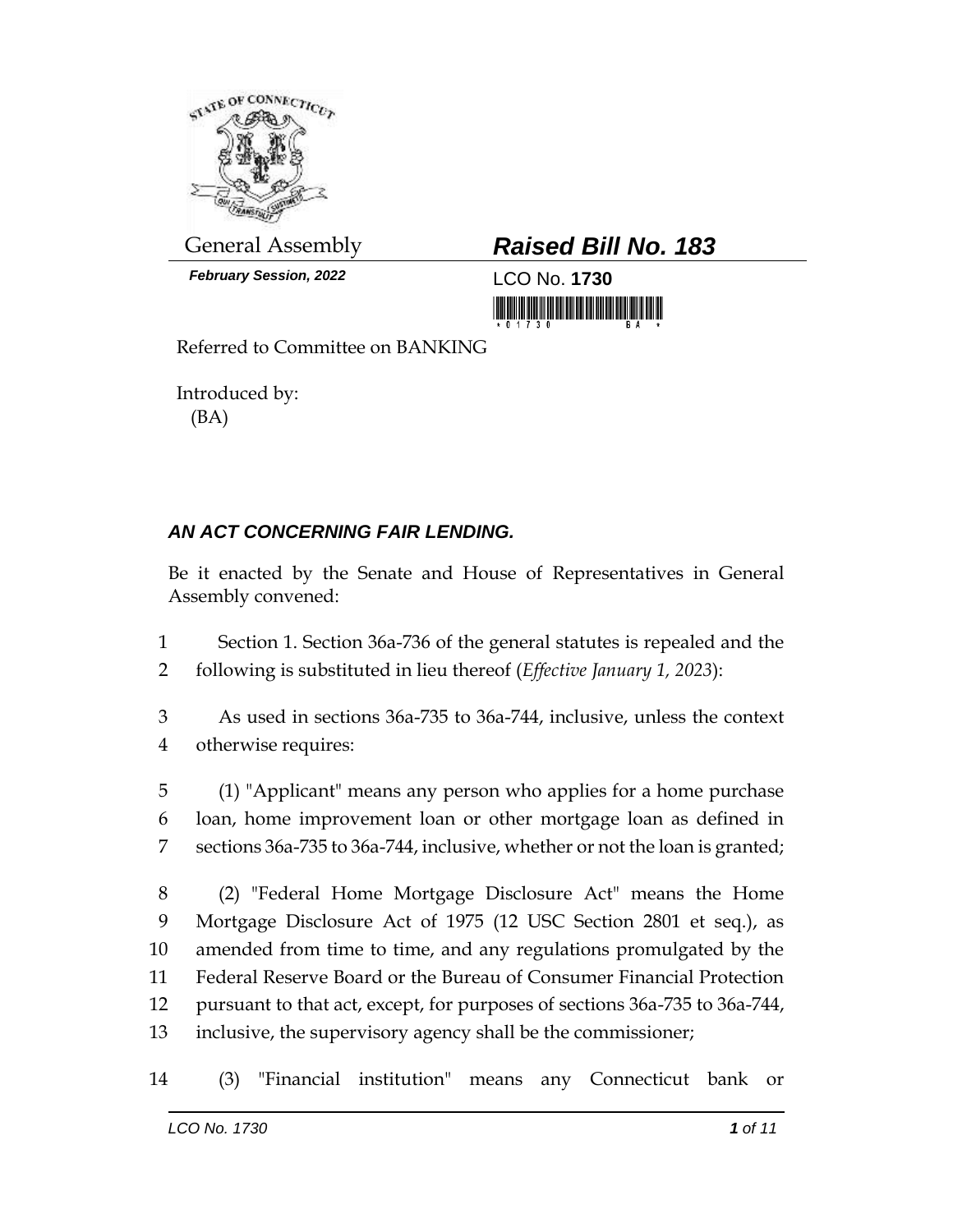Connecticut credit union **[**which**]** that makes home purchase loans or home improvement loans or any for profit mortgage lending institution other than a Connecticut bank or Connecticut credit union, **[**whose home purchase loan originations equaled or exceeded ten per cent of its loan origination volume, measured in dollars,**]** that originated twenty-20 five or more closed-end mortgage loans or one hundred or more open- end mortgage loans in the preceding two calendar **[**year**]** years, if such mortgage lending institution is licensed under sections 36a-485 to 36a-498a, inclusive;

- (4) "Home improvement loan" has the same meaning as provided in 25 the federal Home Mortgage Disclosure Act;
- (5) "Home purchase loan" has the same meaning as provided in the federal Home Mortgage Disclosure Act; **[**and**]**

 (6) "Home loan lender" means any person engaged in the business of making home purchase loans, home improvement loans or mortgage loans in this state; and

 **[**(6)**]** (7) "Mortgage loan" means a loan which is secured by residential real property.

 Sec. 2. Subsection (a) of section 36a-737 of the general statutes is repealed and the following is substituted in lieu thereof (*Effective January 1, 2023*):

 (a)  $(1)$  No financial institution and no federal bank or federal credit union shall discriminate, on a basis that is arbitrary or unsupported by a reasonable analysis of the lending risks associated with the applicant for a given loan or the condition of the property to secure it, in the granting, withholding, extending, modifying, renewing or in the fixing of the rates, terms, conditions or provisions of any home purchase loan, home improvement loan or other mortgage loan on one-to-four-family owner-occupied residential real property, solely because such property is located in a low-income or moderate-income neighborhood or geographical area, provided it shall not be a violation of this section if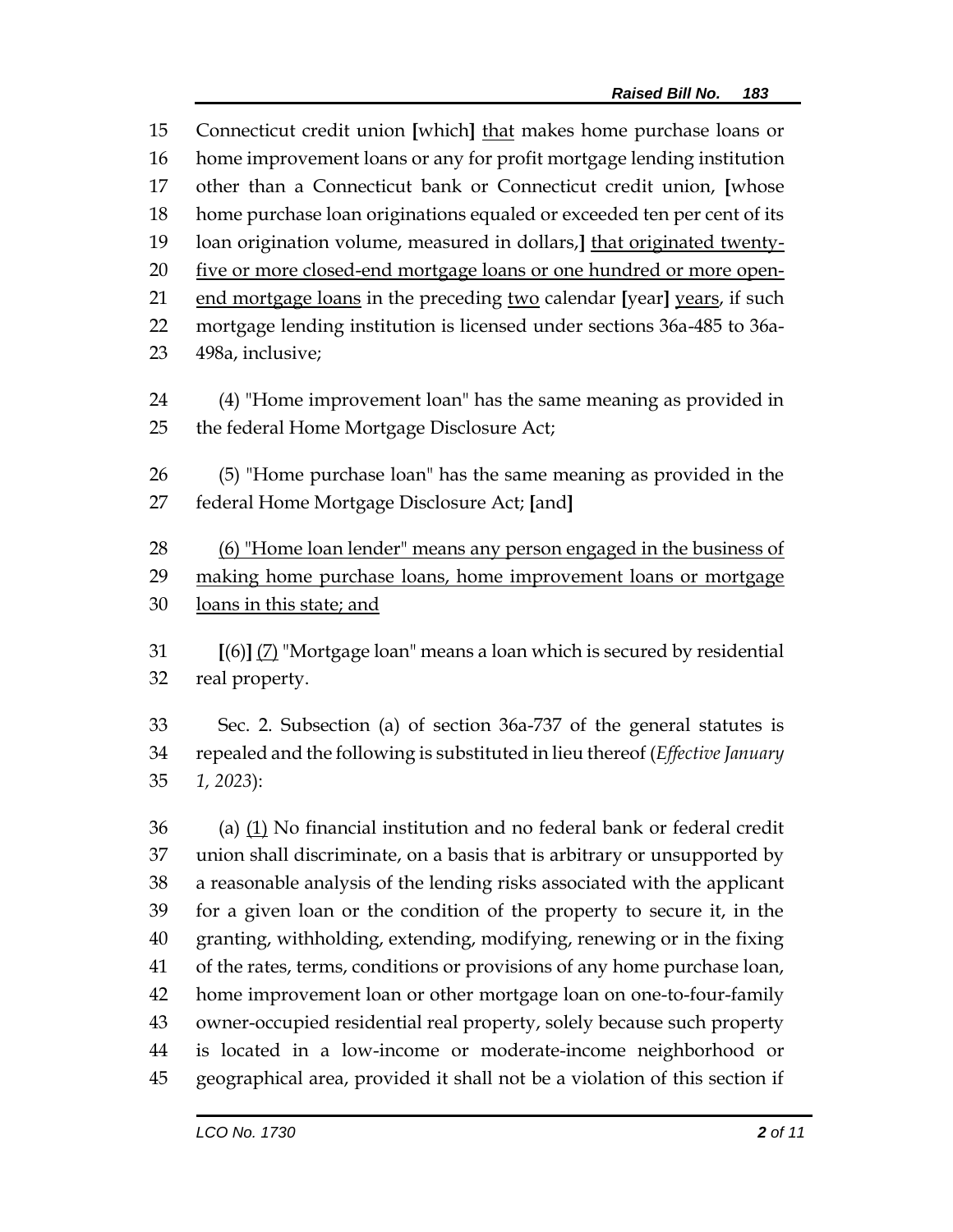the home purchase loan, home improvement loan or other mortgage loan is made pursuant to a specific public or private program, the purpose of which is to increase the availability of home purchase loans, home improvement loans or other mortgage loans within a low-income or moderate-income neighborhood or geographical area in which such investment capital has generally been denied.

 (2) No financial institution and no federal bank or credit union shall discriminate against any person in violation of the federal Fair Housing Act, 42 USC 3601 et seq., as amended from time to time, the federal Equal Credit Opportunity Act, 15 USC 1691 et seq., as amended from time to time, sections 46a-64c to 46a-67, inclusive, section 46a-81e or 46a-

81f or any regulation adopted pursuant to such state or federal laws.

 (3) No home loan lender shall (A) on the basis of a person's race, creed, color, national origin, ancestry, sex, gender identity or expression, marital status, age, lawful source of income, familial status or status as a veteran (i) fail or refuse to provide to any person information regarding the availability of a home purchase loan, home improvement loan or mortgage loan, or the application requirements, procedures or standards for review and approval of any such loan, or (ii) provide such person with information that is inaccurate or different from the information provided to any other prospective applicant, or (B) discourage any person from purchasing a dwelling, or refuse to issue to any person a home purchase loan, home improvement loan or mortgage loan for a dwelling, solely on the basis of such person's race, creed, color, 70 national origin, ancestry, sex, gender identity or expression, marital status, age, lawful source of income, familial status or status as a veteran 72 or on the basis of the race, creed, color, national origin, ancestry,  $sex_{1}$  gender identity or expression, marital status, age, lawful source of income, familial status or status as a veteran of any other person residing in the geographic area in which the dwelling is situated. For purposes of this subdivision, "dwelling" has the same meaning as provided in section 46a-64b and "geographic area" means a municipality, neighborhood, census tract or other geographic subdivision, including, but not limited to, an apartment or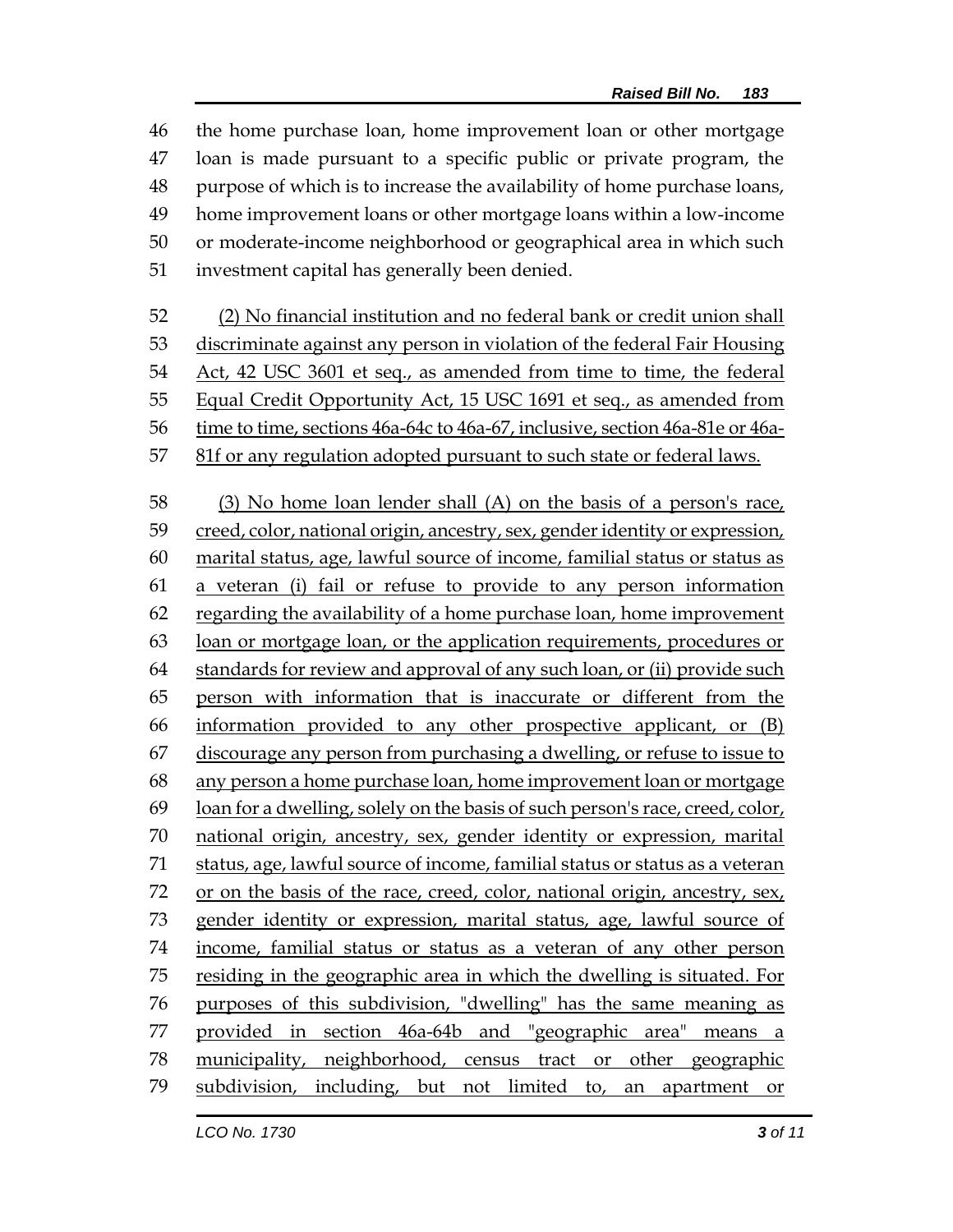condominium complex.

 Sec. 3. Section 36a-740 of the general statutes is repealed and the following is substituted in lieu thereof (*Effective January 1, 2023*):

 Any applicant or other person who has been discriminated against as 84 a result of a violation of section 36a-737, as amended by this act, and the regulations adopted pursuant to sections 36a-735 to 36a-744, inclusive, may bring an action in a court of competent jurisdiction. Upon finding that a financial institution is in violation of sections 36a-735 to 36a-744, inclusive, the court may award damages, reasonable attorneys' fees and court costs. No class action shall be permitted pursuant to the provisions 90 of this section. Any applicant or other person alleging a violation under 91 this section shall do so in the applicant's or other person's own individual complaint and each case resulting from such complaints shall be heard on its own merits unless consolidation of such cases is agreed to by each defendant affected thereby.

 Sec. 4. Section 36a-741 of the general statutes is repealed and the following is substituted in lieu thereof (*Effective January 1, 2023*):

 (a) If the commissioner finds that a financial institution or home loan 98 lender is violating the provisions of sections 36a-735 to 36a-744, inclusive, the commissioner shall order the institution to cease and desist from such practices in accordance with section 36a-52.

 (b) Whenever it appears to the commissioner that any financial 102 institution or home loan lender has violated, is violating or is about to violate any provision of sections 36a-735 to 36a-744, inclusive, or any regulation adopted under said sections, the commissioner may take action against such financial institution in accordance with section 36a-50.

 Sec. 5. Section 36a-743 of the general statutes is repealed and the following is substituted in lieu thereof (*Effective January 1, 2023*):

(a) The commissioner shall analyze the practices and actions of the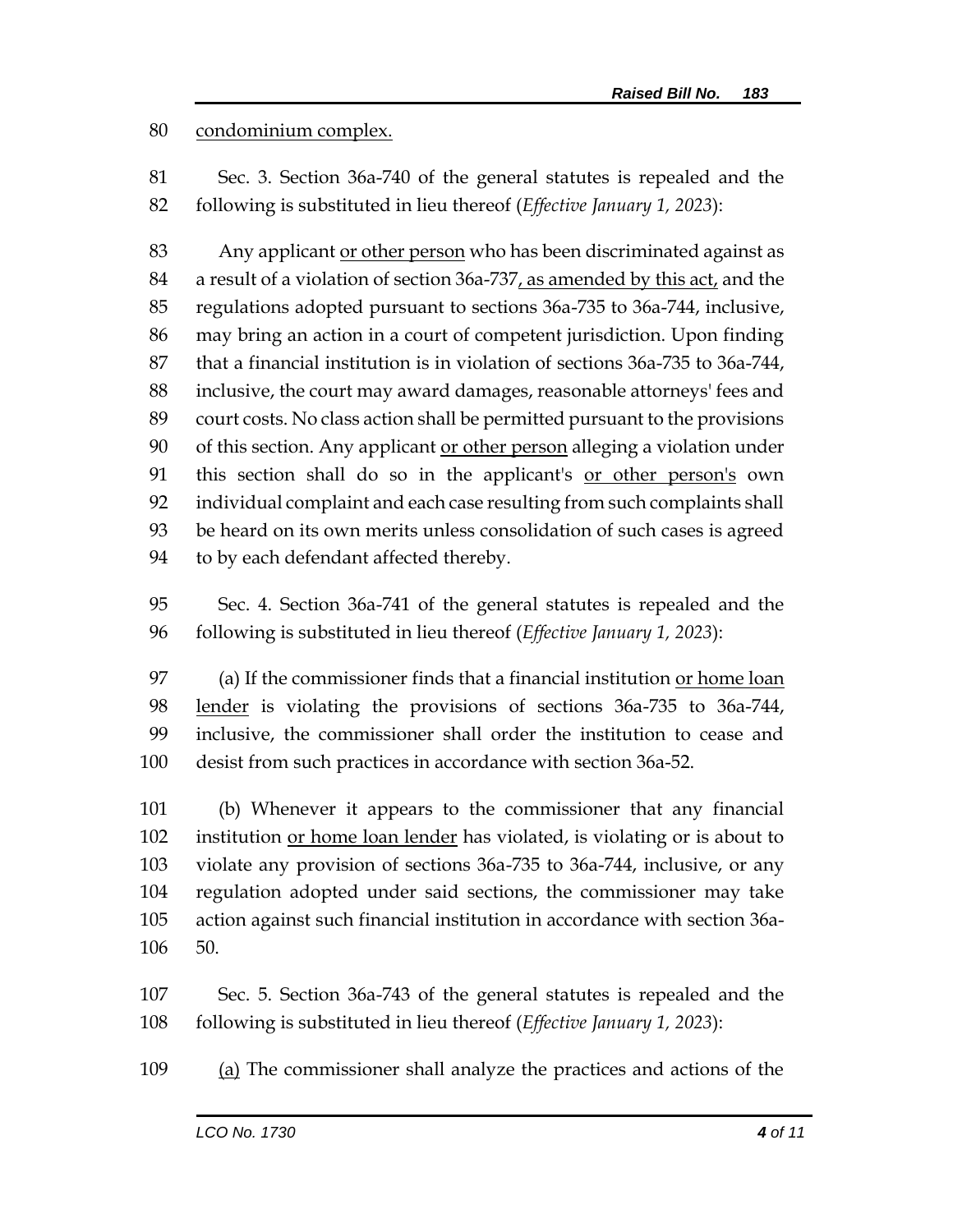financial institutions in the home financing area in relationship to its customers and to the housing needs and conditions of the state.

 (b) Not later than July 1, 2023, the commissioner shall implement fair lending examination procedures to assess the compliance of a financial institution with the provisions of sections 36a-735 to 36a-744, inclusive, the Fair Housing Act, 42 USC 3601 et seq., as amended from time to time, and the Equal Credit Opportunity Act, 15 USC 1691 et seq., as amended from time to time, and any regulation adopted thereunder. Such procedures shall, to the maximum extent possible, be consistent with the interagency fair lending examination procedures adopted by the Consumer Financial Protection Bureau, the Federal Reserve Board, the Federal Deposit Insurance Corporation, the National Credit Union Administration and the Office of the Comptroller of the Currency. The commissioner may conduct fair lending examinations of financial institutions, as the commissioner deems appropriate. (c) Without limiting any other power of the commissioner or any

 other action authorized by law, the commissioner may conduct an investigation, in accordance with the provisions of section 36a-17, of any financial institution if the commissioner (1) receives a complaint from any person of discriminatory lending practices by the financial institution, (2) finds a pattern of discriminatory lending practices in a fair lending examination conducted pursuant to subsection (b) of this section, or (3) finds, while conducting an assessment of the financial institution pursuant to section 36a-32 or 36a-37a, as amended by this act, that the financial institution is not satisfying its affirmative obligation to meet the credit needs of its local communities, including low and moderate-income neighborhoods pursuant to section 36a-30, as 137 amended by this act, or 36a-37.

 Sec. 6. Section 36a-30 of the general statutes is repealed and the following is substituted in lieu thereof (*Effective October 1, 2022*):

- (a) As used in **[**sections 36a-30**]** this section and sections 36a-31 to 36a-
- 33, inclusive, unless the context otherwise requires: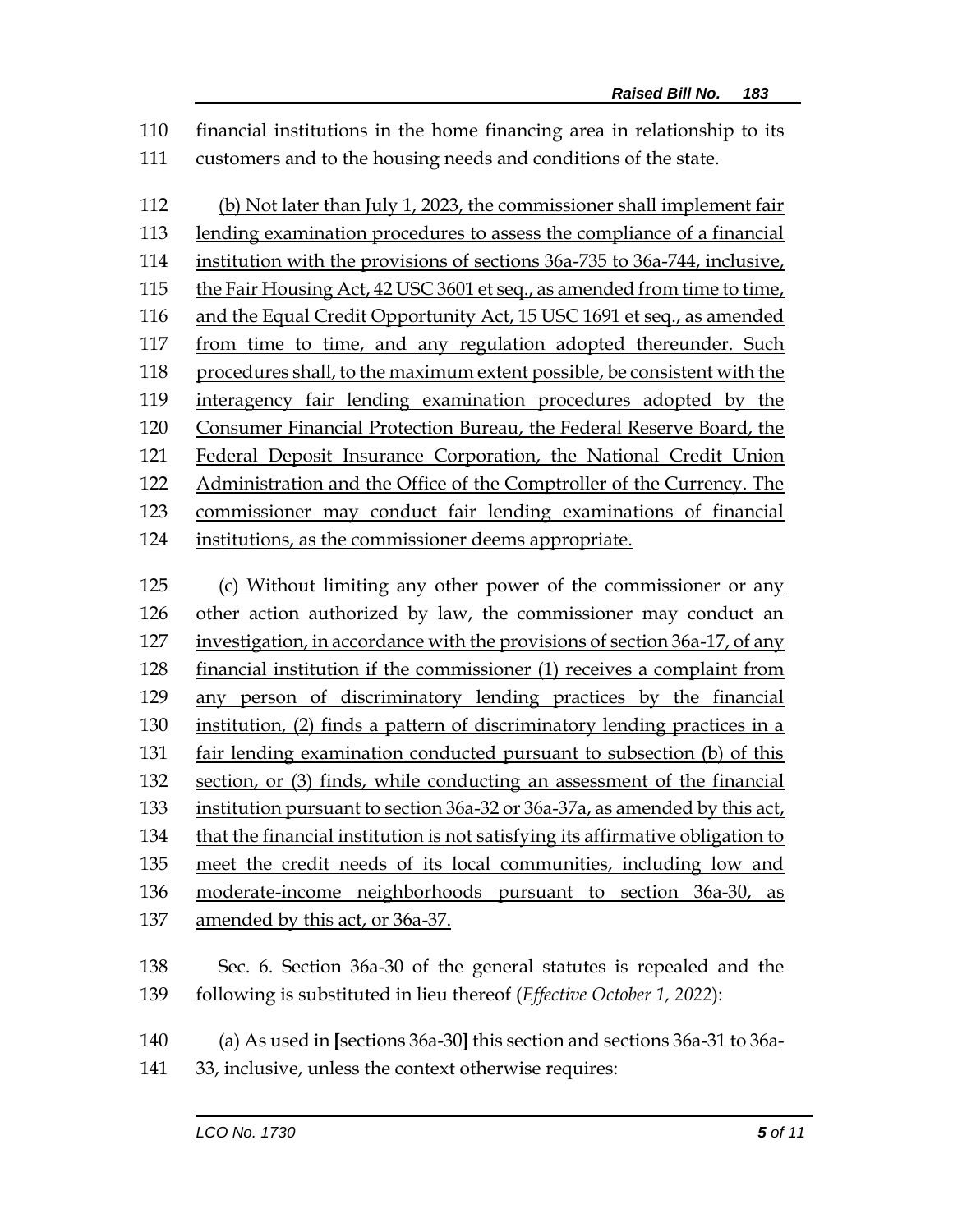(1) "Bank" means any bank or out-of-state bank that maintains in this state a branch as defined in section 36a-410. "Bank" does not include special purpose banks that do not perform commercial or retail banking services in which credit is granted to the public in the ordinary course of business, other than as an incident to their specialized operations, including, but not limited to, banker's banks and banks that engage only in one or more of the following activities: Providing cash management controlled disbursement services or serving as correspondent banks, trust companies or clearing agents.

 (2) "Federal CRA" means (A) the federal Community Reinvestment Act of 1977, 12 USC Section 2901 et seq., as from time to time amended, and (B) the regulations implementing said act adopted by the federal financial supervisory agencies as set forth in 12 CFR Part 25, 12 CFR Part 228, 12 CFR Part 345 and 12 CFR Part 563e, as from time to time amended, and as applicable to the specific type of bank.

 (3) "Federal financial supervisory agency" means the Office of the Comptroller of the Currency, the Board of Governors of the Federal Reserve System, the Federal Deposit Insurance Corporation, the Office of Thrift Supervision and any successor to any of the foregoing agencies, as applicable to the specific type of bank.

 (b) The commissioner shall assess the record of each bank in satisfying its continuing and affirmative obligations to help meet the credit needs of its local communities, including low and moderate- income neighborhoods, consistent with the safe and sound operation of such banks, and shall provide for the consideration of such records in connection with any application listed in subsection (c) of section 36a-32.

 (c) Each bank shall, in accordance with the provisions of federal CRA and without excluding low and moderate-income neighborhoods, delineate the local community or communities that comprise its entire community within this state or delineate one or more assessment areas, as applicable, within which the commissioner shall evaluate the bank's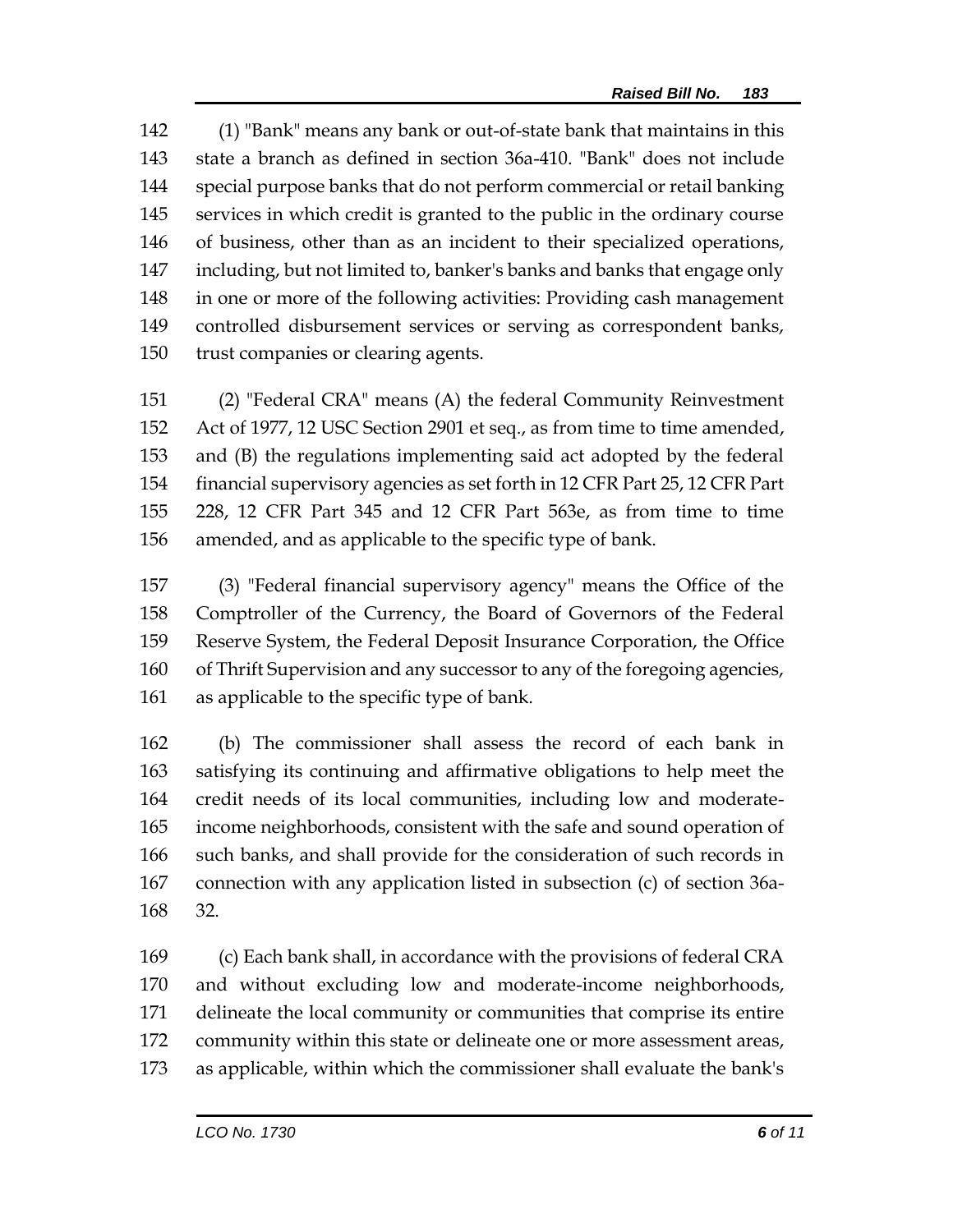record of helping to meet the credit needs of its entire community in this state. The commissioner shall review the delineation for compliance with federal CRA and this subsection in connection with an examination of the bank under section 36a-17.

 (d) Each bank shall collect and report loan information in accordance with the applicable requirements of federal CRA. Each bank shall file with the commissioner a copy of each CRA disclosure statement prepared for such bank by a federal financial supervisory agency under federal CRA within thirty business days after receiving the statement.

 (e) Copies of the public section of the most recent community reinvestment performance evaluation prepared by the commissioner pursuant to subsection (b) of section 36a-32 shall be provided to the 186 public upon request. A bank may charge a reasonable fee not to exceed the cost of copying and mailing, if applicable.

 (f) Each bank shall maintain a public file in accordance with federal CRA. Each bank shall place a copy of the public section of the bank's most recent community reinvestment performance evaluation prepared by the commissioner pursuant to subsection (b) of section 36a-32 in the public file within thirty business days after its receipt from the commissioner. The bank may also include in the public file any response to such performance evaluation that the bank wishes to make. The bank shall make a copy of the public section of such performance evaluation available to the public for inspection upon request and at no cost at the bank's main office and at each of its branches in this state. Any bank that received a less than satisfactory rating during its most recent examination under section 36a-32 shall include in its public file a description of its current efforts to improve its performance in helping to meet the credit needs of its entire community. The bank shall update the description quarterly.

203 (g) The commissioner  $(1)$  may assess a bank's record of helping to meet the credit needs of its assessment areas under a strategic plan 205 pursuant to federal CRA, provided  $[(1)]$   $(A)$  the strategic plan is filed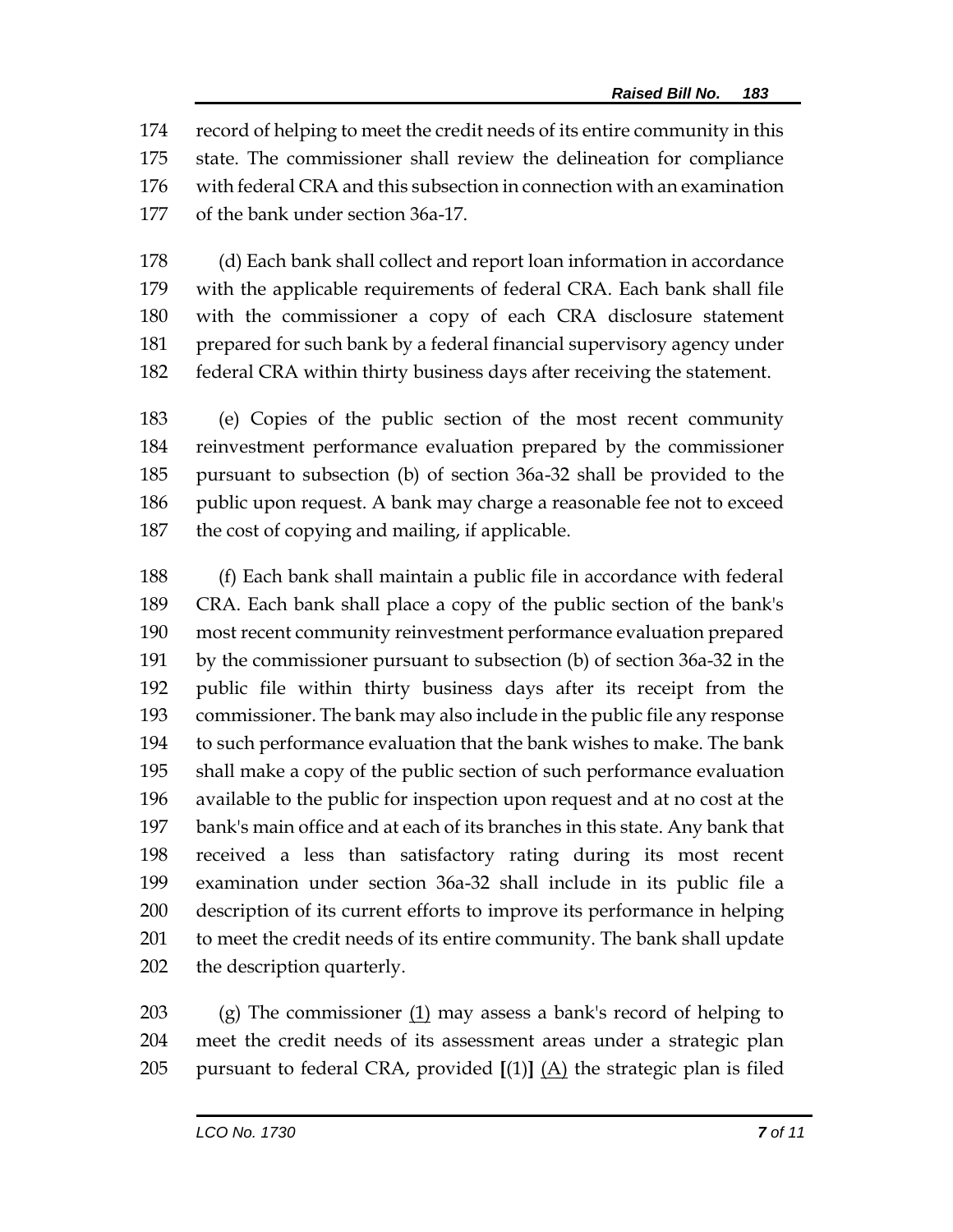with the commissioner concurrently with its submission by the bank to a federal financial supervisory agency for approval under federal CRA, 208 and  $[(2)]$  (B) the strategic plan is approved by the commissioner, and  $(2)$  shall assess each bank's record of making residential loan products available in, and advertising such products to, its assessment areas, including low and moderate-income neighborhoods and census tracts 212 where the population of racial minorities is greater than fifty per cent, 213 in a manner that is consistent with the safe and sound operation of such bank. The terms of a residential loan product made available by a bank in any of its assessment areas shall not be based on the racial composition of the assessment area.

 Sec. 7. Section 36a-37a of the general statutes is repealed and the following is substituted in lieu thereof (*Effective October 1, 2022*):

 (a) Each community credit union shall satisfy its continuing and affirmative obligation to help meet the credit needs of its community, including low-income and moderate-income neighborhoods, consistent with the safe and sound operation of such community credit union.

 (b) (1) Not later than six months following July 1, 2001, each community credit union shall delineate one or more assessment areas within which the commissioner shall evaluate the community credit union's community reinvestment performance in this state and shall file such delineations with the commissioner. An assessment area shall consist only of whole geographies, and may not **[**(1)**]** (A) reflect illegal discrimination, **[**(2)**]** (B) arbitrarily exclude low-income or moderate- income geographies, or **[**(3)**]** (C) extend substantially beyond a consolidated metropolitan statistical area boundary or beyond a state boundary, unless the assessment area is located in a multistate metropolitan statistical area. A community credit union may adjust the boundaries of its assessment areas to include only the portion of a political subdivision that it reasonably can be expected to serve. A community credit union shall immediately file an amendment with the commissioner reflecting an adjustment of the boundaries of an assessment area.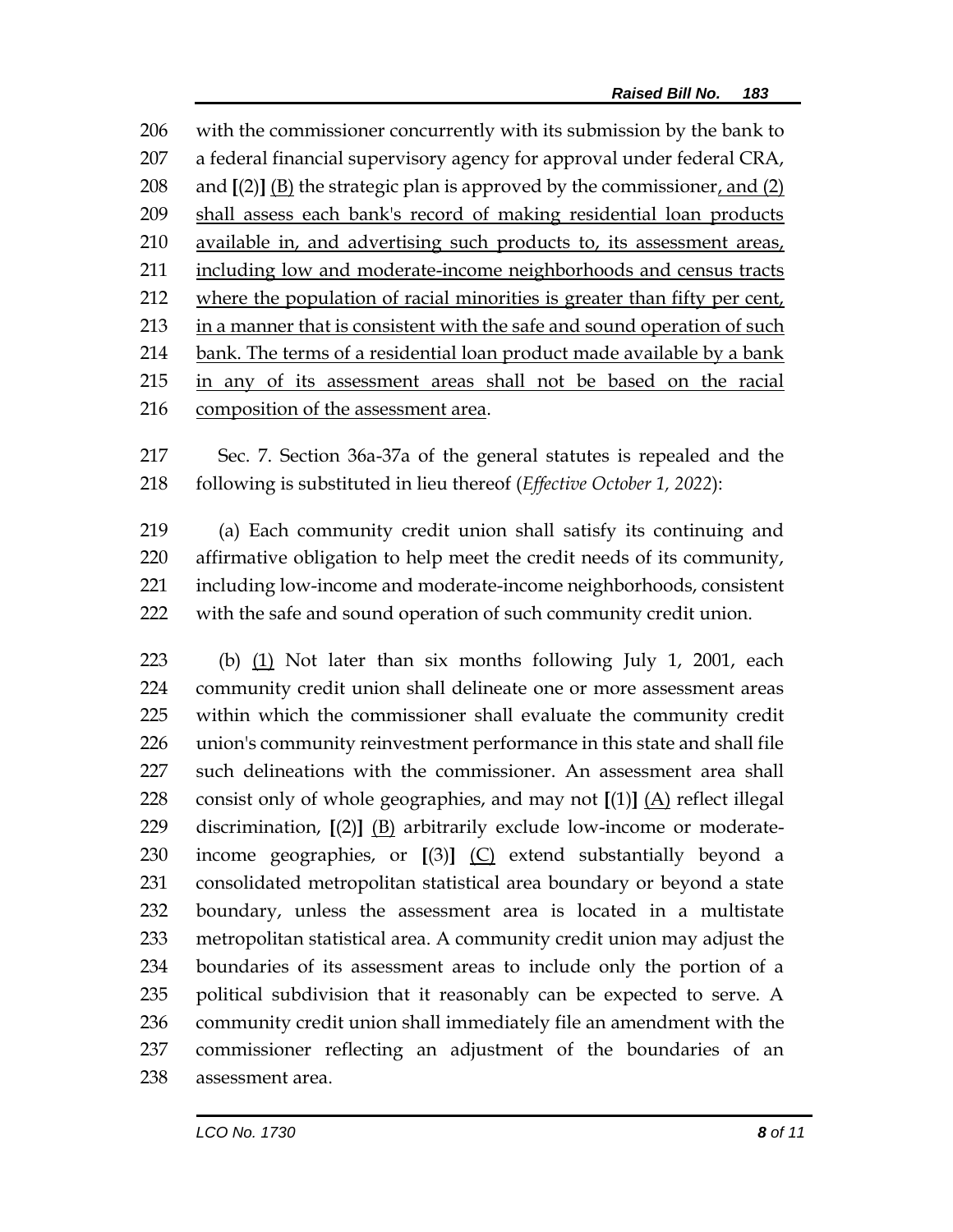(2) The commissioner shall assess each community credit union's record of making residential loan products available in, and advertising such products to, its assessment areas, including low and moderate- income neighborhoods and census tracts where the population of racial minorities is greater than fifty per cent, in a manner that is consistent with the safe and sound operation of such credit union. The terms of a 245 residential loan product made available by a community credit union in any of its assessment areas shall not be based on the racial composition of the assessment area.

 (c) The commissioner shall assess periodically the community reinvestment performance of a community credit union consistent with the safe and sound operation of the community credit union. The commissioner shall assess the community reinvestment performance of such community credit union based on: (1) The community credit union's record of helping to meet the credit needs of its assessment area or areas through qualified investments that benefit its assessment area or areas or a broader state-wide or regional area that includes its assessment area or areas; (2) the community credit union's record of helping to meet the credit needs of its assessment area or areas, by analyzing both the availability and effectiveness of its systems for delivering retail credit union services and the extent and innovativeness of its community development services; (3) loan-to-share ratio given the community credit union's size and financial condition, credit needs of the assessment area or areas, other lending-related activities, considering seasonal variations, as used in 12 CFR 228.26; (4) percentage of total loans and other lending-related activities within the assessment area or areas; (5) record of lending and other lending-related activities to borrowers of different income levels, and businesses and farms of different sizes; (6) geographic distribution of loans; (7) action taken in response to written complaints with respect to community reinvestment performance; (8) efforts of the community credit union to work with delinquent residential mortgage customers who are unemployed or underemployed to facilitate a resolution of the delinquency; and (9) written comments received by the commissioner.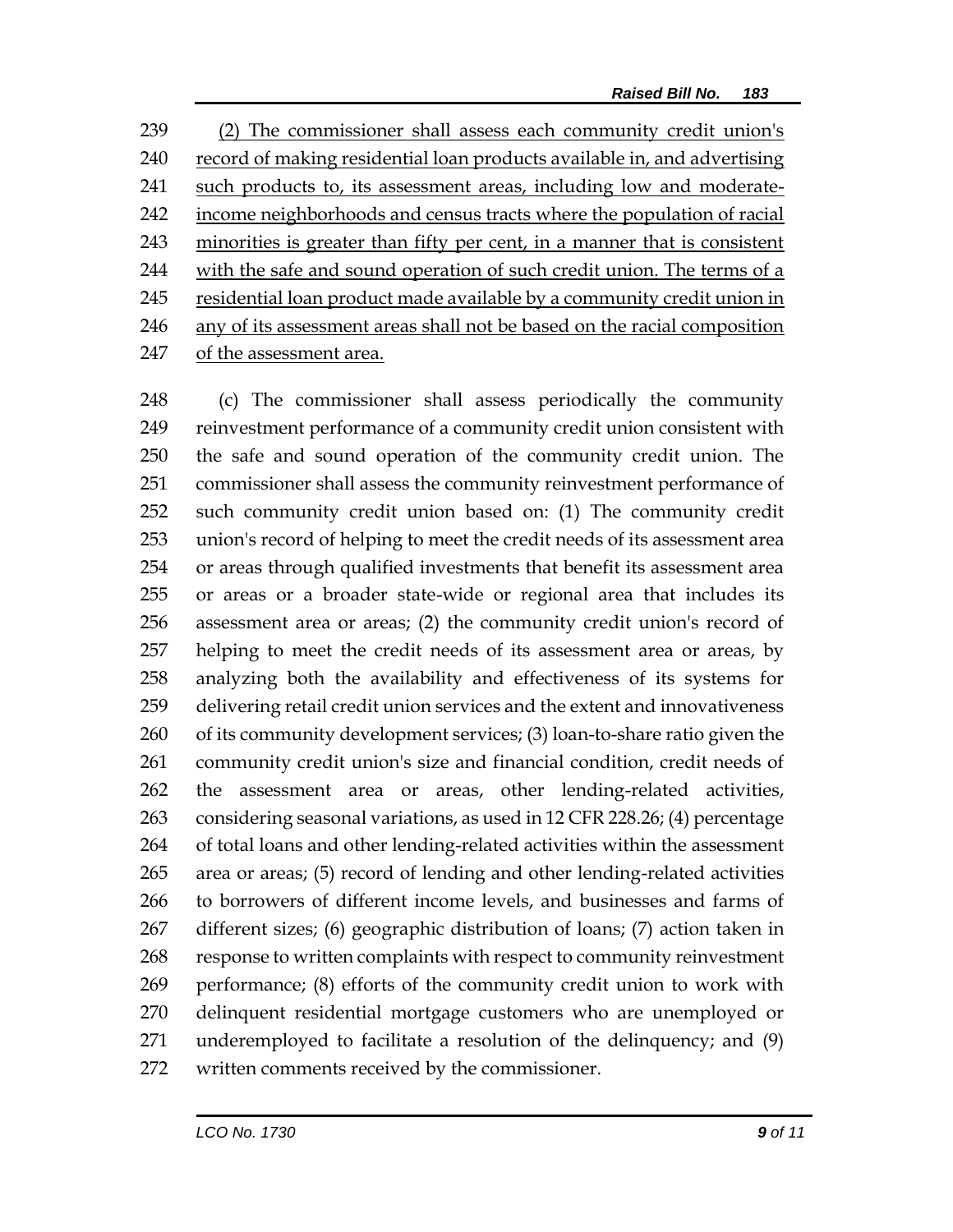(d) (1) Upon the completion of the assessment required under subsection (c) of this section, the commissioner shall prepare a written evaluation of the community credit union's community reinvestment performance.

 (2) The performance evaluation shall (A) state the commissioner's assessment of the community reinvestment performance of the community credit union, (B) set forth and discuss the facts supporting such assessment, and (C) contain the community credit union's rating and a statement describing the basis for the rating. The rating shall be one of the following: (i) Outstanding record of meeting community credit needs; (ii) satisfactory record of meeting community credit needs; (iii) needs to improve record of meeting community credit needs; or (iv) substantial noncompliance in meeting community credit needs. The commissioner shall furnish a copy of the performance evaluation to the community credit union upon its completion.

 Sec. 8. (NEW) (*Effective January 1, 2023*) The Banking Commissioner may, by order, establish a process to permit individuals engaging in an activity pursuant to a license or registration issued by the commissioner under title 36a of the general statutes to conduct such activity from a location other than an office location licensed on the system, as defined in section 36a-2 of the general statutes.

This act shall take effect as follows and shall amend the following sections:

| Section 1 | January 1, 2023 | 36a-736        |
|-----------|-----------------|----------------|
| Sec. 2    | January 1, 2023 | $36a - 737(a)$ |
| Sec. 3    | January 1, 2023 | 36a-740        |
| Sec. 4    | January 1, 2023 | 36a-741        |
| Sec. 5    | January 1, 2023 | 36a-743        |
| Sec. 6    | October 1, 2022 | $36a-30$       |
| Sec. 7    | October 1, 2022 | $36a-37a$      |
| Sec. 8    | January 1, 2023 | New section    |